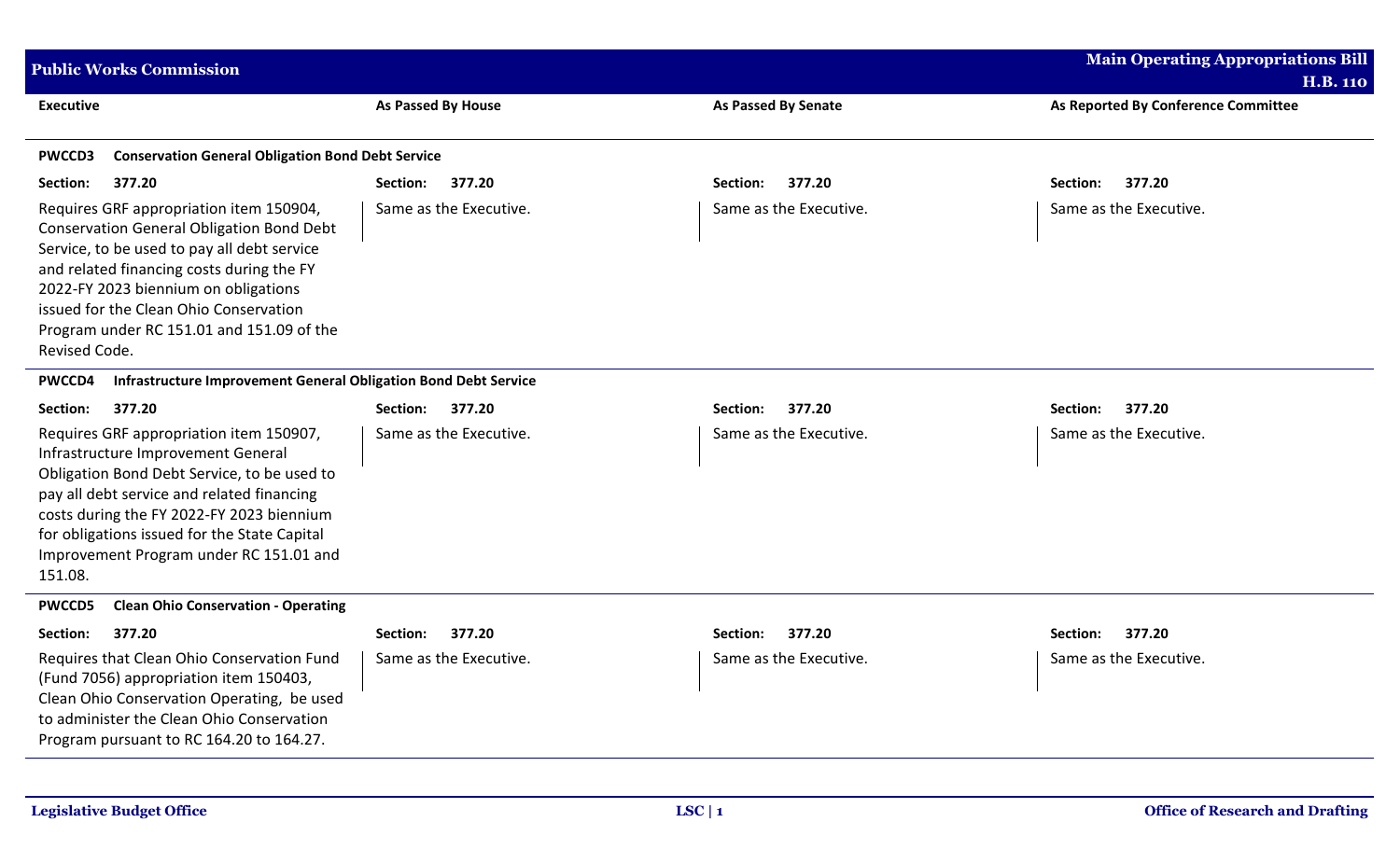| <b>Public Works Commission</b>                                                                                                                                                                                                                                                                                                                                                                                                                                                                                            | <b>Main Operating Appropriations Bill</b><br><b>H.B. 110</b> |                        |                                     |  |  |
|---------------------------------------------------------------------------------------------------------------------------------------------------------------------------------------------------------------------------------------------------------------------------------------------------------------------------------------------------------------------------------------------------------------------------------------------------------------------------------------------------------------------------|--------------------------------------------------------------|------------------------|-------------------------------------|--|--|
| <b>Executive</b>                                                                                                                                                                                                                                                                                                                                                                                                                                                                                                          | <b>As Passed By House</b>                                    | As Passed By Senate    | As Reported By Conference Committee |  |  |
| <b>State Capital Improvements Program Operating Expenses</b><br><b>PWCCD6</b>                                                                                                                                                                                                                                                                                                                                                                                                                                             |                                                              |                        |                                     |  |  |
| 377.20<br>Section:                                                                                                                                                                                                                                                                                                                                                                                                                                                                                                        | Section:<br>377.20                                           | 377.20<br>Section:     | 377.20<br>Section:                  |  |  |
| Requires that State Capital Improvements<br>Fund (Fund 7038) appropriation item<br>150321, State Capital Improvement<br>Program - Operating Expenses, be used to<br>administer the State Capital Improvement<br>Program pursuant to RC 164.01 to 164.16.                                                                                                                                                                                                                                                                  | Same as the Executive.                                       | Same as the Executive. | Same as the Executive.              |  |  |
| <b>PWCCD7</b><br><b>District administration costs</b>                                                                                                                                                                                                                                                                                                                                                                                                                                                                     |                                                              |                        |                                     |  |  |
| 377.20<br>Section:                                                                                                                                                                                                                                                                                                                                                                                                                                                                                                        | 377.20<br>Section:                                           | 377.20<br>Section:     | 377.20<br>Section:                  |  |  |
| Authorizes PWC to use the proceeds of the<br>State Capital Improvement Fund (Fund<br>7038) and the Local Transportation<br>Improvement Program Fund (Fund 7052) for<br>a District Administration Costs Program,<br>which covers the administrative costs<br>incurred by the 19 individual District Public<br>Works Integrating Committees (DPWICs).<br>Permits no more than \$1,235,000 per fiscal<br>year to be made available for<br>reimbursement and allows each DPWIC to<br>receive up to \$65,000 for this purpose. | Same as the Executive.                                       | Same as the Executive. | Same as the Executive.              |  |  |
| Requires PWC to define allowable costs for<br>the program, and specifies that indirect<br>costs, elected official salaries and benefits,<br>and project-specific costs are not allowable.<br>Requires DPWICs to approve such costs in<br>order to participate in the program.                                                                                                                                                                                                                                             | Same as the Executive.                                       | Same as the Executive. | Same as the Executive.              |  |  |